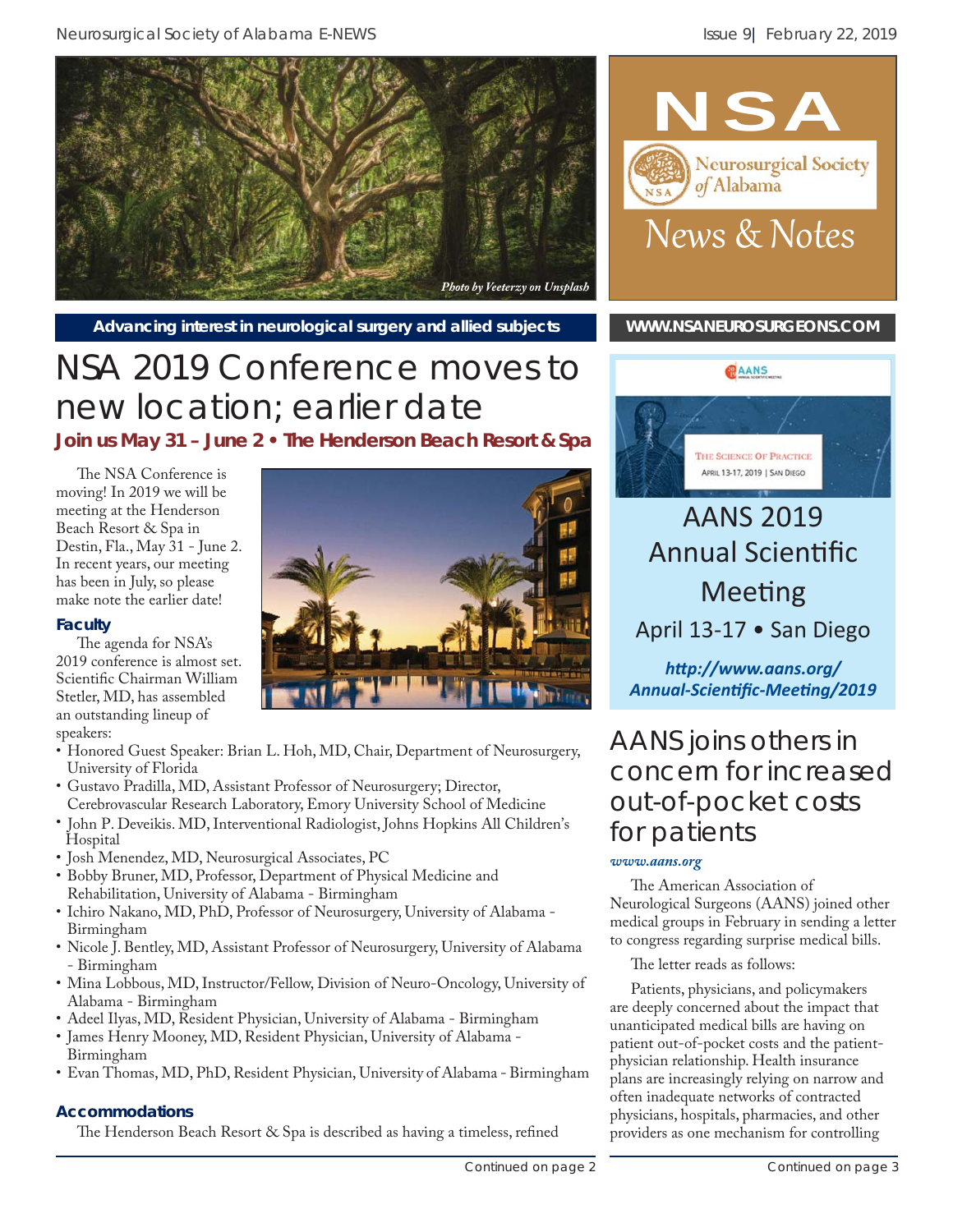# It's time to renew your dues with the Neurosurgical Society of Alabama

The Neurosurgical Society of Alabama was organized in 1974 to advance the interest in neurological surgery and allied subjects and to act as a representative for its members at the discretion of the membership and for these purposes:

- Foster a feeling of fraternal spirit among those members of the medical profession and closely integrated scientific professions of the state of Alabama whose interests are chiefly concerned with neurological surgery or any of the allied fields which the membership decides.
- Stimulate interest within the state or surrounding area and within the medical professions at large in neurological surgery.
- Advance knowledge in the above respective fields through the medium of either clinical or preclinical endeavors.
- Facilitate the dissemination of knowledge among members of the Society concerning recent advances in any of the allied fields by appropriate means.

#### In order for us to fulfill these purposes, **we need your membership!**

We hope that you will join your colleagues across the state and support the NSA. Our partnership with the Medical Association of the State of Alabama allows us to offer quality CME programs, membership recruitment, communications, board management and legislative support to our members.

Dues statements for 2019 were mailed earlier this month. You may also see page 5 of this newsletter or download a statement from our website at *www.https:// www.nsaneurosurgeons.com/members/.* To arrange group billing for your practice, contact Charlotte Morris at *cmorris@alamedical.org* or call (334) 954-2531.

Talk to your colleagues and encourage them to join and attend our Annual Conference, May 31 - June 2 in Sandestin. More information is coming soon to our website, *www.nsaneurosurgeons.com/conference*.

## **Thank you for your membership in NSA!**

Thank you to the following members who have paid their 2019 membership dues!

#### **ACTIVE**

**J.G. Adderholt, MD**, Valley Neurosurgery, Florence

**R. Cem Cezayirli, MD**, Haynes Neurosurgery Group, Birmingham

**Bryan S. Givhan, MD**, West Alabama Neurosurgery and Spine, Tuscaloosa

**Zenko Hrynkiw, MD**, Grandview Neurosurgery, Birmingham

**Robert J. Johnson Jr., MD**, Haynes Neurosurgery Group, Birmingham

**John D. Johnson, MD,** Sportsmed Orthopaedic Specialists, PC, **Huntsville** 

**Rick L. McKenzie, MD**, West Alabama Neurosurgery and Spine, Tuscaloosa

**Swaid N. Swaid, MD**, Vestavia Hills

**Nicholas Voss, MD**, Dothan Neuro-Spine-Pain, Dothan

#### **RETIRED**

**Frank Haws, MD**, Huntsville

**Eugene A. Quindlen, MD**, Mobile

## **NSA 2019 Conference continued**

elegance of a seaside manor with gabled rooflines, wooden shingles and sweeping panoramic and sunset views of the Gulf of Mexico. Each guest room offers views of either the Gulf of Mexico and the adjacent nature preserve, or the lush gardens and landscaped piazza. Guest room rates start at \$280 per night and are available for three days before and three days after our meeting based on availability. Call the Henderson at (855) 741-2777 with room code 10001A. The room block closes May **9**. Read more about the resort at *www. hendersonbeachresort.com.*

#### **Registration**

For online registration, visit *www. tinyurl.com/NSA2019Conference* or use the form on page 4.

## Penn's 'Enhanced Recovery' protocol reduces opioid use in spinal surgery patients

First study to show benefit of a comprehensive ERAS pathway in spine and **peripheral nerve surgery patients**

#### *[Newsline](https://aansneurosurgeon.org/penns-enhanced-recovery-protocol-reduces-opioid-use-in-spinal-surgery-patients/)*

A novel "Enhanced Recovery After Surgery" (ERAS) protocol developed by Penn Medicine for patients undergoing spinal and peripheral nerve surgery significantly reduced opioid use. A new study published in the Journal of Neurosurgery: Spine showed that when an ERAS protocol was employed – which optimizes patients' surgical care before, during, and after surgery, including patient education, post-operative medications, and recovery plans – fewer patients needed pain medications one month after surgery.

Nearly 75 percent of patients at Penn Medicine who undergo spinal surgeries are opioid naïve – patients who are not chronically taking opioids on a daily basis – putting them at an increased risk for dependency following surgery. Previous studies have also shown that up to 7 percent of all patients who undergo spinal surgeries continue to take opioids one year after surgery. Part of the ERAS protocol at Penn includes a personalized, safe, and effective pain management plan to help prevent opioid dependency, which has rapidly become a public health crisis in the United States.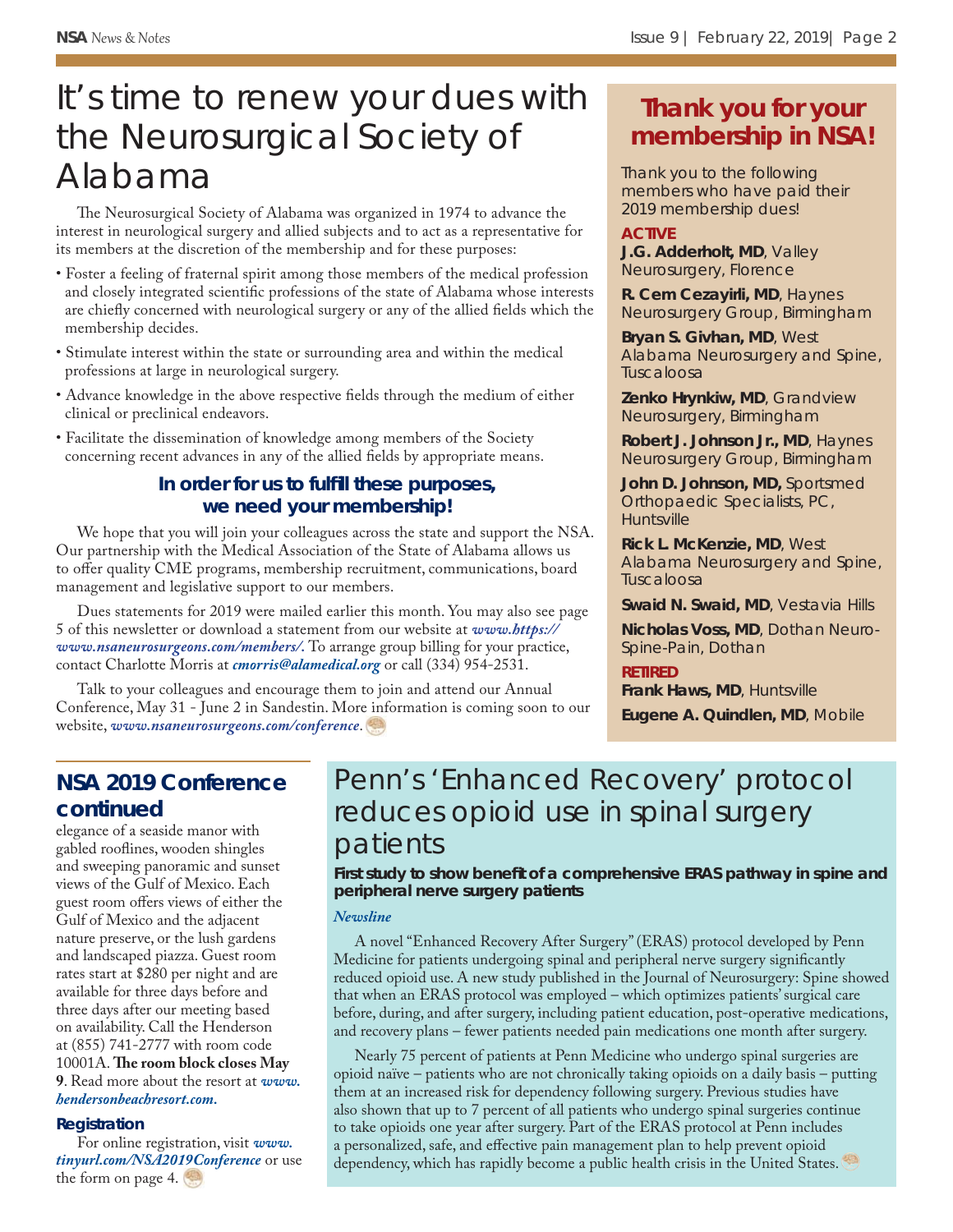### **Increased out-of-pockets costs continued**

costs. As a result, even those patients who are diligent about seeking care from in-network physicians and hospitals may find themselves with unanticipated out-ofnetwork bills from providers who are not in their insurance plan's network, simply because they had no way of knowing and researching in advance all the individuals who are ultimately involved in their care. Physicians and other providers are limited in their ability to help patients avoid these unanticipated costs because they, too, may not know in advance who will be involved in an episode of care, let alone other providers' contract status with all the insurance plans in their communities.

As Congress develops potential legislation to provide relief to patients from health care costs that their insurance will not cover, we urge your consideration of the following policies.

#### **Insurer accountability**

Since overly narrow provider networks contribute significantly to this problem, strong oversight and enforcement of network adequacy is needed from both federal and state governments. Robust network adequacy standards include, but are not limited to, an adequate ratio of emergency physicians, hospital-based physicians, and on-call specialists and subspecialists to patients, as well as geographic and driving distance standards and maximum wait times. Provider directories must be accurate and updated regularly to be useful to patients seeking care from in-network providers. In addition, insurers should be held to complying with the prudent layperson standard in existing law for determining coverage for emergency care, so that insured patients are not liable for unexpected costs simply because they were unable to accurately self-diagnose ahead of time whether their symptoms were, in fact, due to an emergency medical condition.

#### **Limits on patient responsibility**

Patients should only be responsible for in-network cost-sharing rates when experiencing unanticipated medical bills.

#### **Transparency**

All patients who choose in advance to obtain scheduled care from out-ofnetwork physicians, hospitals or other

providers should be informed prior to receiving care about their anticipated out-of-pocket costs. When scheduling services for patients, providers should be transparent about their own anticipated charges, and insurers should be transparent about the amount of those charges they will cover.

#### **Universality**

In general, any federal legislation to address unanticipated out-of-network bills should also apply to ERISA plans.

#### **Setting benchmark payments**

In general, caps on payment for physicians treating out-of-network patients should be avoided. If pursued, guidelines or limits on what out-ofnetwork providers are paid should reflect actual charge data for the same service in the same geographic area from a statistically significant and wholly independent database. They should not be based on a percentage of Medicare rates, which have become increasingly inadequate in covering overhead costs, nor should they be based on in-network rates, which would eliminate the need for insurers to negotiate contracts in good faith. Any prohibition, whether state or federal, on billing from out-of-network providers not chosen by the patient should be paired with a corresponding payment process that is keyed to the market value of physician services.

#### **Alternative dispute resolution**

Legislation should also provide for

a mediation or sequential alternative dispute resolution (ADR) process for those circumstances where the minimum payment standard is insufficient due to factors such as the complexity of the patient's medical condition, the special expertise required, comorbidities, and other extraordinary factors. ADR must apply to states and ERISA plans. Arbiters should not be required to consult innetwork or Medicare rates when making final determinations regarding appropriate reimbursements.

#### **Keep patients out of the middle**

So that patients are not burdened with payment rate negotiations between insurers and providers, physicians should be provided with direct payment/ assignment of benefits from the insurer.

The problem of unanticipated out-ofnetwork bills is complex, and requires a balanced approach to resolve. In addition to providing strong patient protections, we believe the principles set forth above would improve transparency, promote access to appropriate medical care, and avoid creating disincentives for insurers and health care providers to negotiate network participation contracts in good faith.

We appreciate your consideration of these policies and look forward to working with you on these matters.

## NSA News & Notes

#### Neurosurgical Society of Alabama 3200 Dauphin Street, Bldg. A | Mobile, AL 36606

(334) 954-2500 | Fax (334) 269-5200 | www.nsaneurosurgeons.com

Curtis Rozzelle, MD, Publisher Meghan Martin, Executive Editor Charlotte H. Morris, Senior Editor

*The neurosurgical society of Alabama is organized is to advance the interest in neurological surgery and allied subjects and to act as a representative for its members at the discretion of the membership.*

*The articles contained in NSA News & Notes are meant to provoke thought and comment and do not necessarily refl ect the views and opinions of the members, Executive Council or staff of the Neurosurgical Society of Alabama. Comments and letters to the editor are welcome Send to cmorris@alamedical.org.*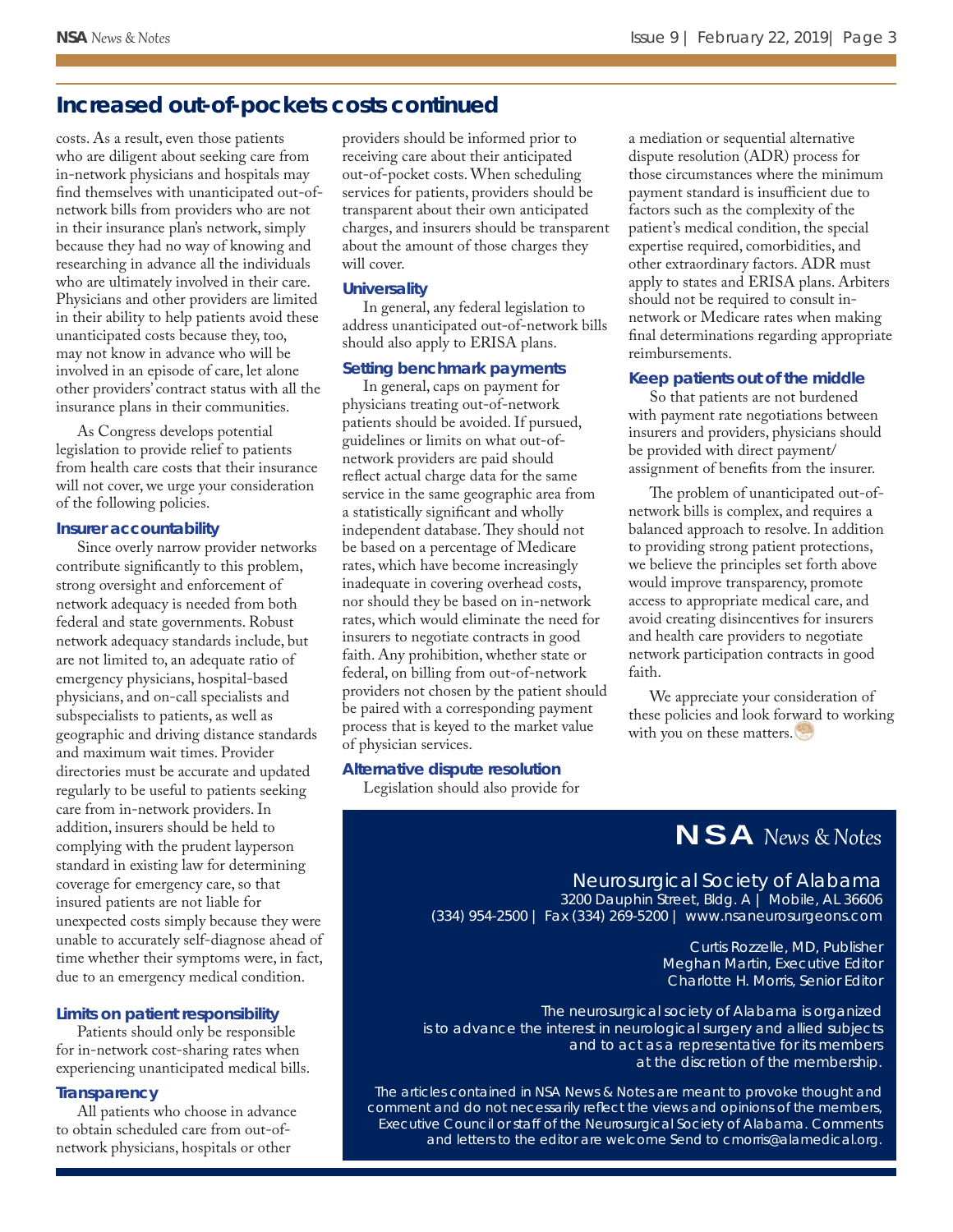

## **2019 CONFERENCE REGISTRATION FORM • PLEASE PRINT CLEARLY**

| $\Box$ First time attendee?                                                                                                                                                                                                                                                             |                                                                                            |
|-----------------------------------------------------------------------------------------------------------------------------------------------------------------------------------------------------------------------------------------------------------------------------------------|--------------------------------------------------------------------------------------------|
| REGISTRATION FEES (Before May 27) - After May 27 add \$50                                                                                                                                                                                                                               | □ NSA Physician Member \$250 □ NSA Physician Non-Member \$300<br>$\Box$ CRNP, PA, RN \$250 |
| □ Saturday Only \$195 □ Sunday Only \$195                                                                                                                                                                                                                                               |                                                                                            |
| $\square$ Spouse and guests are free                                                                                                                                                                                                                                                    |                                                                                            |
| Total number of adults attending Friday Reception: ________________<br>Total number of kids attending Friday Reception: ___________________<br>Total number of adults attending Saturday Dinner: _______________<br>Total number of kids attending Saturday Dinner: ___________________ |                                                                                            |

#### **ACCOMMODATIONS**

The NSA room rate starts at \$280 per night and is available for three days before and three days after our meeting based on availability. Call the Henderson at (855) 741-2777 with room code 10001A. The room block closes May 9. **We expect rooms to sell out. Reserve your room early!**

| <b>PAYMENT</b><br>Credit Card: □ VISA □ MasterCard □ American Express □ Check made payable to AGS |                               |                       |
|---------------------------------------------------------------------------------------------------|-------------------------------|-----------------------|
| Cardholder Name                                                                                   |                               |                       |
|                                                                                                   | Exp. Date ___________________ | Security Code _______ |
|                                                                                                   |                               |                       |
|                                                                                                   |                               | Amount: \$            |

#### **RETURN TO NEUROSURGICAL SOCIETY OF ALABAMA:**

NSA Annual Conference **|** Attn. Meghan Martin **|** PO Box 1900 **|** Montgomery, AL 36102-1900 Fax: 334-269-5200